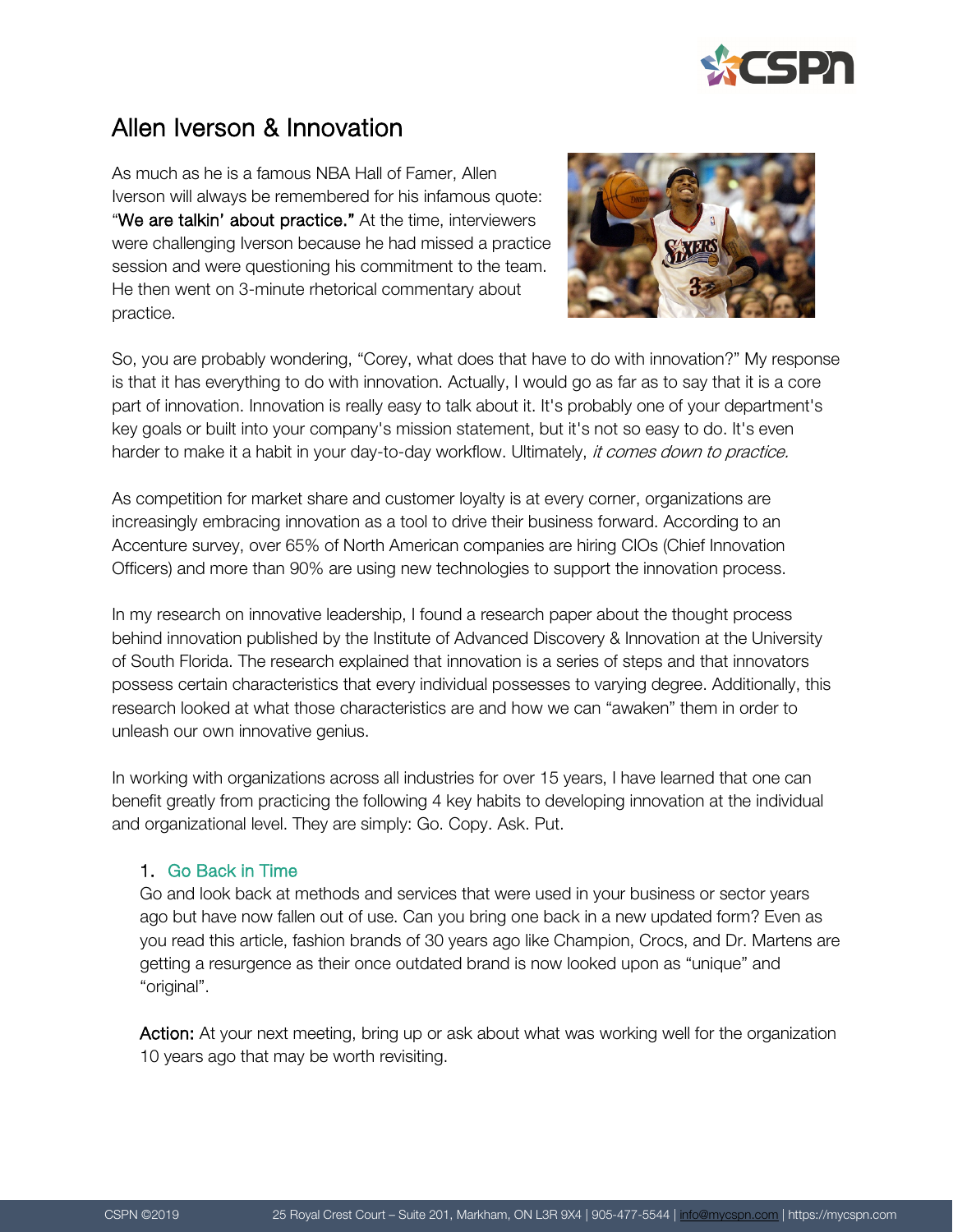

# 2. Copy Someone Else's Idea

Imitation is the greatest form of flattery and one of the best ways to innovate is to pinch an idea that works elsewhere and apply it in your business. You do not have to look far to see how shopping malls have imitated hotels and how healthcare organizations have copied real estate agent practices. Henry Ford saw the production line working in a meat packing plant and then applied this method to the automotive industry to dramatically reduce assembly times and costs and changing the industry around the world. Even Steve Jobs repeatedly referenced Star Trek during product releases and frankly, a number of Apple products strongly resemble Star Trek aesthetic and functionality.

Action: Look at leaders in industries outside of yours and see what they are doing that is bringing them success.

#### 3. Ask Impossible Questions.

In the context of innovation, impossible questions are more useful than hard questions. Impossible questions challenge the scale of your ambition with the problem itself. This can turbocharge creativity and will launch you into problem solving mode instantly. Dee Daa, a Thai restaurant chain based in NYC, needed to tell the world about its authentic dishes, yet couldn't afford traditional media. The company asked, "How can we make something we're already doing spark more conversations than an advertisement could?" The team focused on its packaging and drew inspiration from the Thai Pinto "lunchbox" to create iconic, authentic, and remarkable packaging (especially amid the sea of generic take-away containers). The Pinto is now one of Dee Daa's most recognizable brand assets and the company has positioned itself as a category thought leader.

Action: Write down 3 questions that seem impossible for the organization to achieve today and share them with peers in your organization. The responses will create conversations and possibilities that would have seemed ridiculous just last month.

## 4. Put Yourself in Innovative Environments

It's probably no surprise that your environment plays a major part in developing the innovative characteristics you possess and also determines how often you use them. In my world of learning and performance I have seen and continue to see how much more innovative people are when they are in collaborative settings.

To maximize collaborative encounters, Marriott International hosts "Innovation Days," at its global corporate head office. These "Innovation Days" are an internal conference to bring

people from across the organization together and to provide a space to ignite new ideas. The results of these Innovation Days have turned into a stronger customer experiences and improved returns for the entire business.